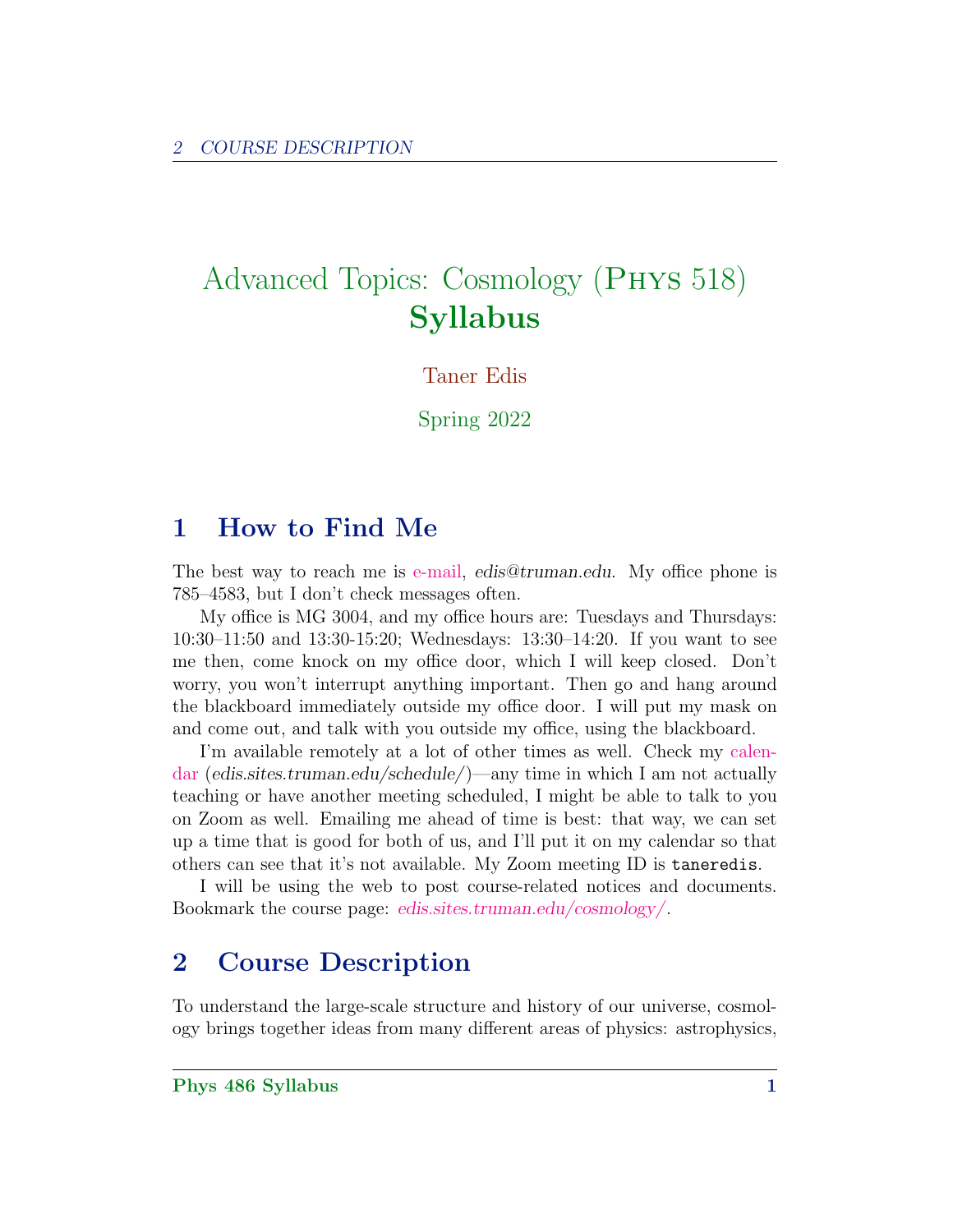general relativity, nuclear and particle physics, and thermodynamics, just to start. While some basic knowledge in such areas will be helpful, I won't assume that you have taken any courses beyond the prerequisites.

### 3 Schedule

Class: Tuesday and Thursday 12:00–13:20, MG 3000. Wednesday 12:30–13:20, MG 3000.

#### 4 Course materials

The textbook is Barbara Ryden, Introduction to Cosmology (2nd edition).

This course will be different than the other upper-level physics courses I teach. I'm not a cosmologist, and astrophysics is not at all my specialty. I've published a few minor pieces involving philosophical questions concerning cosmology, but these can be summarized as "back off, it's just physics." In fact, one of my main motivations when I fist taught this course was so I could learn a bit more of cosmology beyond what is common knowledge to any practicing physicist.

All this means is that I will keep my lectures closer than usual to the text—to some extent, I will be presenting you the highlights of my understanding on a close reading, and occasionally bringing in connections I can make to other questions in physics. I expect you to keep up by reading the textbook carefully as well. In some respects, I hope to model for you what a physicist has to do while learning a new subject on their own, reading an appropriate book and solving associated problems.

# 5 Homework and Recitations

Your homework assignments will determine  $30\%$  of your final grade. This is because, again, I intend for our coursework to model what we have to do when learning something new, largely on our own. Therefore the process of working through end-of-chapter questions is critical.

I will announce when each is due in class—normally about a week after we are done with each particular chapter.

I do not mind you discussing the homework with one another as well as with me. I will give hints if you come by my office and ask. However, I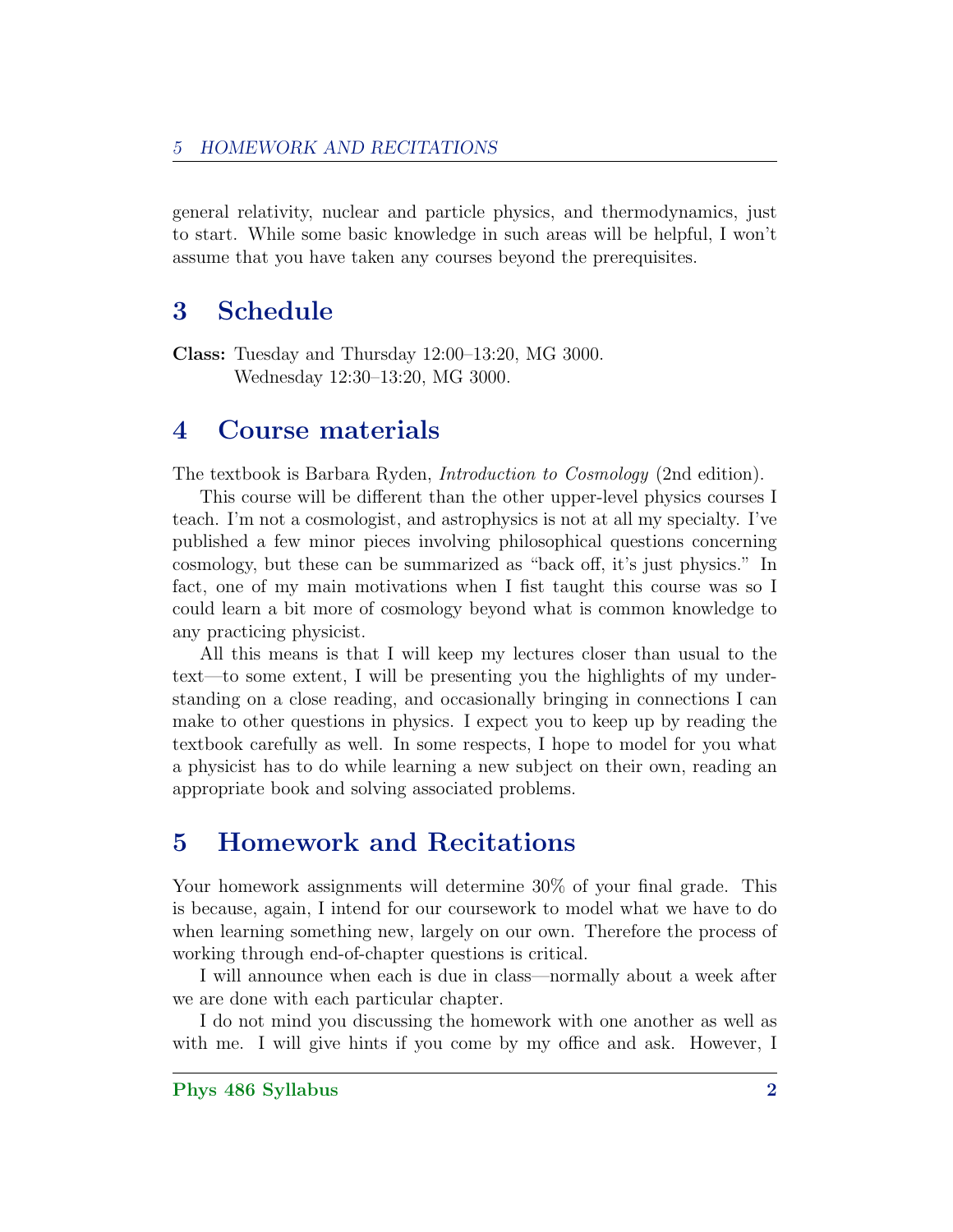expect you to turn in the results of your own efforts—not group solutions, and certainly not solutions directly taken from someone else. If I find results too similar to each other, especially if they make the same mistakes, you will have some explaining to do.

Before each homework set is due, we will also solve the recitation problems in class. I won't grade you on the recitations, though I will ask you to come up and solve them before the class. You don't have to get them right, and getting stuck is fine—I'll be there to help. The idea is to have me see you how you approach these things and help set you on the right path.

| Chapter        | Recitation | Homework         |
|----------------|------------|------------------|
| $\overline{2}$ | 2, 5       | 3, 4, 6          |
| 3              | 1, 2       | 3, 4, 5          |
| 4              | 1, 3       | 2, 5             |
| 5              | 2, 3       | 5, 6, 8          |
| 6              | 2, 7       | 5, 6, 8          |
| $\overline{7}$ | 3, 5       | 4, 6             |
| 8, 9           | 8.1, 9.1   | 8.4, 9.2, 9.3    |
| 10, 11, 12     | 11.2, 12.3 | 10.3, 11.1, 12.4 |

We will most likely do the last two homework sets and recitations as planned, but there is a chance I may have to change course. It will depend on our pace and other considerations.

#### 6 Exams

The default option is two take-home exams with somewhat lengthy questions, each determining 25% of your final grade. If you prefer another arrangement, ask in class.

I expect you to work on all exams strictly alone, without *any* discussion with others inside and outside of class. I also expect you not to use online resources such as web sites and discussion groups to give you hints or solutions.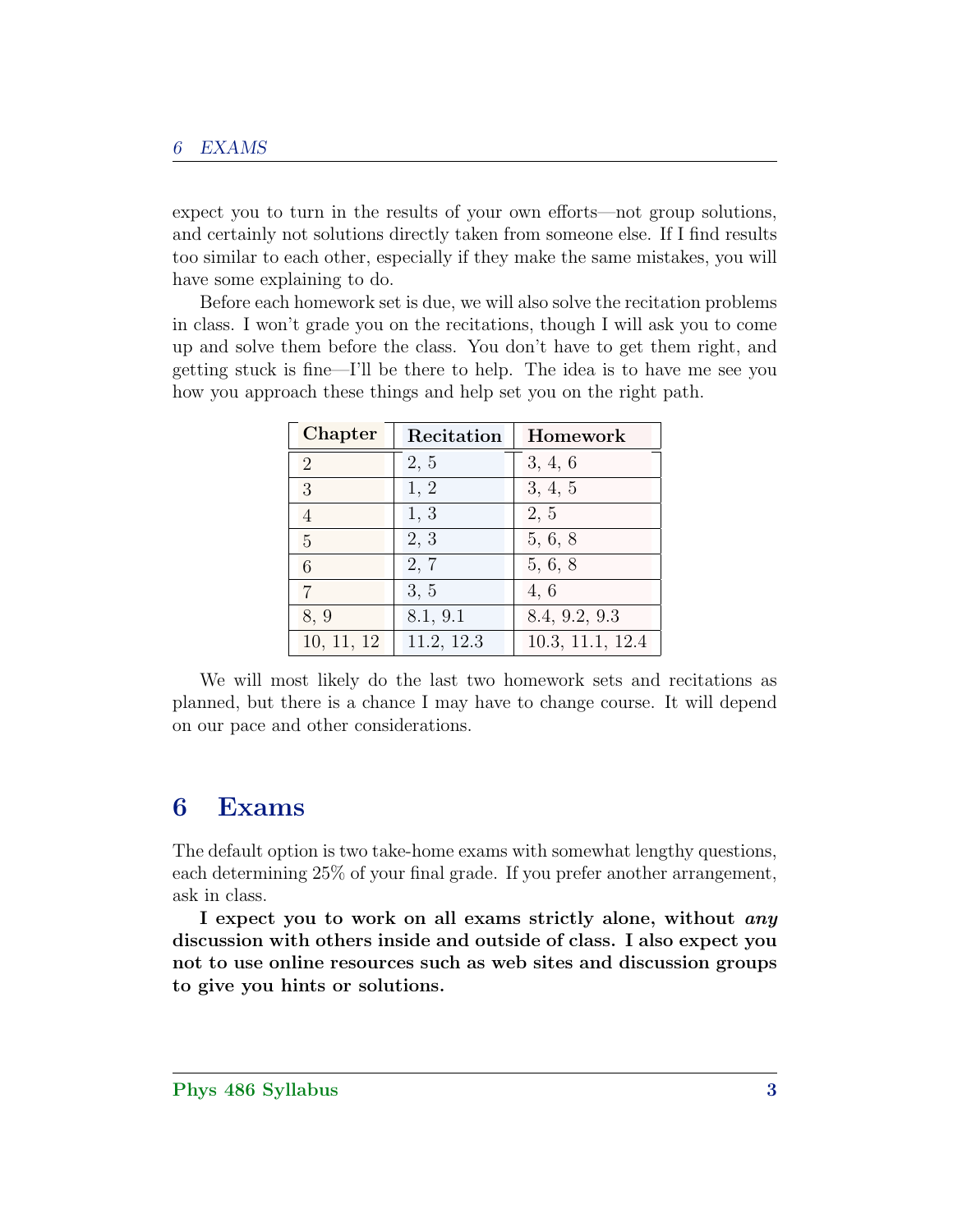# 7 Presentation

The remaining 20% of your grade will come from a ten-minute presentation (plus five minutes for questions) during the final two weeks of the semester.

For this, I would like you to pick a current cosmology-related topic which is not covered in the textbook, and put together a brief presentation with slides and so forth. I'd like you to explain the basics of this topic as best as you can, and make connections to what we have learned about cosmology during the semester.

# 8 Final grades

As with every other aspect of the course, I intend to be flexible. If you get less than 50% in your overall grade, you will certainly fail, and 90% or better will certainly be an A, but otherwise, I don't want to declare rigid boundaries such as "65%–77% is a C" and so forth. This is a small class and I will get to know how you do physics fairly well. What will matter most for your grade is my professional judgement about how well you come to understand the fundamentals of cosmology.

If you want to know how you are doing, or what sort of performance on the final you would need for an A, or have similar grade-related concerns, just email me or stop by my office and ask. I should be able to give you a fair estimate of where you stand.

# 9 Attendance Policy

You will need to be present in the classroom to do well in this course. But it's your responsibility to make sure you do well. I will not spend time keeping track of your attendance, and if you're not there, I will assume you have good reason to be absent. For example, if you are sick, please stay home! You don't need to tell me when you expect not to be present.

It is very hard to arrange for make-ups for exams or homework in a course like this. So I expect you will do everything possible to turn your work in on time, and so avoid later hassle for both me and yourself. I post solutions on the course web site; once they are up, it's too late to hand that work in.